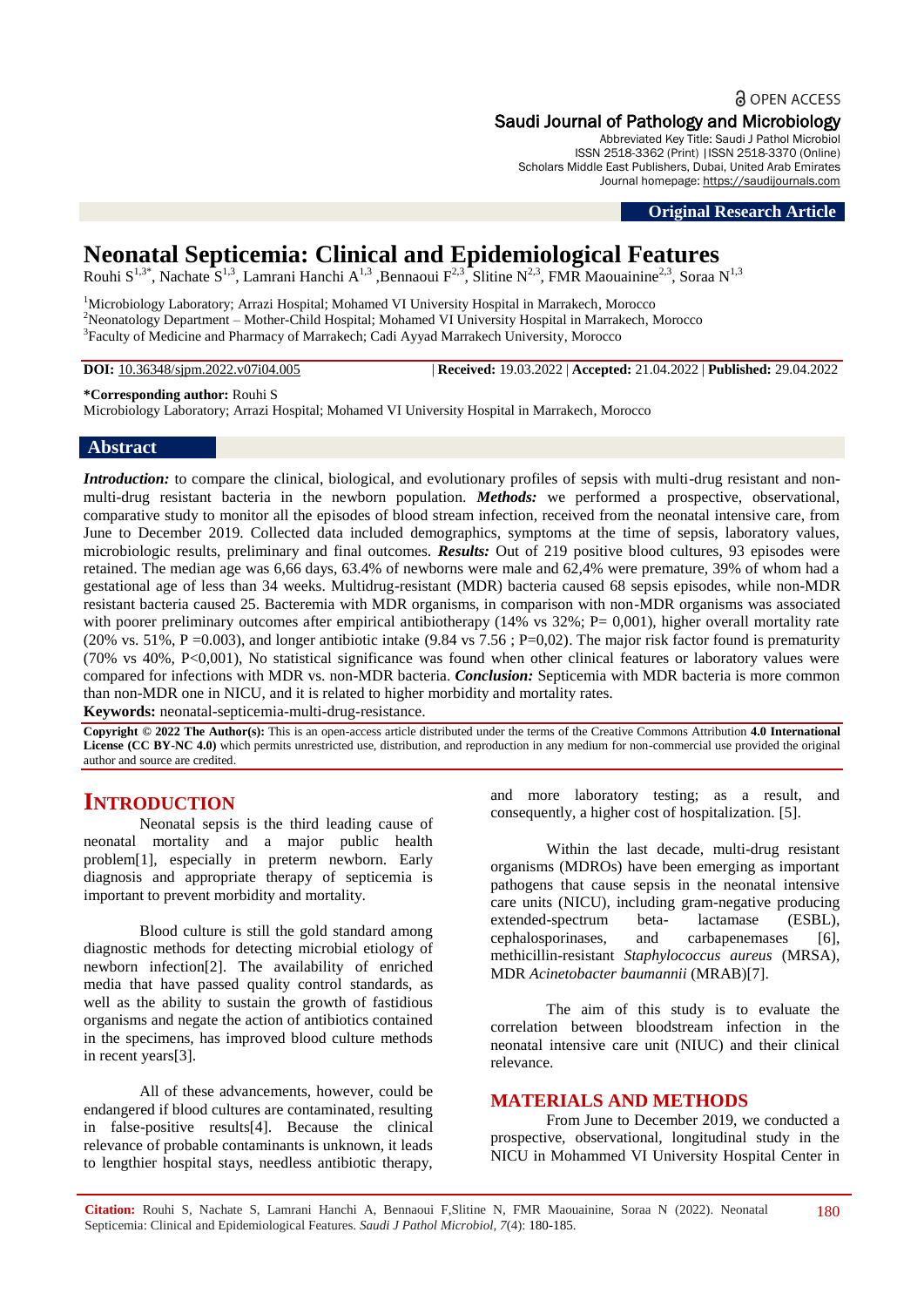Rouhi S *et al*; Saudi J Pathol Microbiol, Apr, 2022; 7(4): 180-185

Marrakech, to monitor bloodstream infection in hospitalized newborns.

The blood culture was performed as 1-2 mL of venous blood was inoculated into the blood culture bottle. The samples were processed by standard bacteriological procedures. The identification was performed by the BD Phoenix automated microbiology system (Becton Dickinson), as was the antimicrobial susceptibility testing, which was confirmed by the Kirby-Bauer disc diffusion susceptibility method in accordance with the European Society of Clinical Microbiology and Infectious Disease guidelines<sup>[8]</sup>.

For this analysis, cultures isolates growing coagulase-negative *Staphylococcus*, *Corynebacterium* spp and *Bacillu*s spp are considered as contaminants [9]. Also, bacteremia without clinical or biological relevance is considered as a contamination.

Collected data included demographics, gestational age, weight at birth, signs of sepsis at time of blood culture draw, comorbidities, presence of central venous catheter, laboratory values at time of sepsis, previous antibiotics exposure, Results with empirical antibiotherapy and after adjudication according to the antibiogram.

Summary statistics of the demographic and clinical characteristics of all patients were expressed as frequencies and proportions for categorical variables, mean  $\pm$  SD or median and interquartile for continuous variables.

The association between categories is measured by the Chi square test, and by the student T test for continuous variables.  $P < 0.05$  was recognized as statistically significant. All these statistical calculations were performed using the SPSS 25.0 software (SPSS Inc, Chicago, USA).

### **RESULTS**

93 episode of blood stream infection was retained from a total of 224 positive blood cultures. 126 of which were excluded for the lack of clinical information or whether they were second or third samples, or cultures were considered contaminated with a contamination rate of 31%.



**Fig-1: The distribution of positive blood culture in the study:**

The average age of our newborn population was 6,  $66\pm7.97$  days,  $63.4\%$  of newborns were male with a sex Ratio M/F sex ratio of 2, 7. The average weight was  $2.16 \pm 0$ , 94 kg. 62,4% (n=58) of patients were premature, 39% of whom had a gestational age of less than 34 weeks.

Respiratory distress is the most common symptom in our infant population, followed by jaundice and convulsions.

In terms of clinical diagnosis of sepsis, it was only found in 11% of the patients with symptoms of circulatory failure.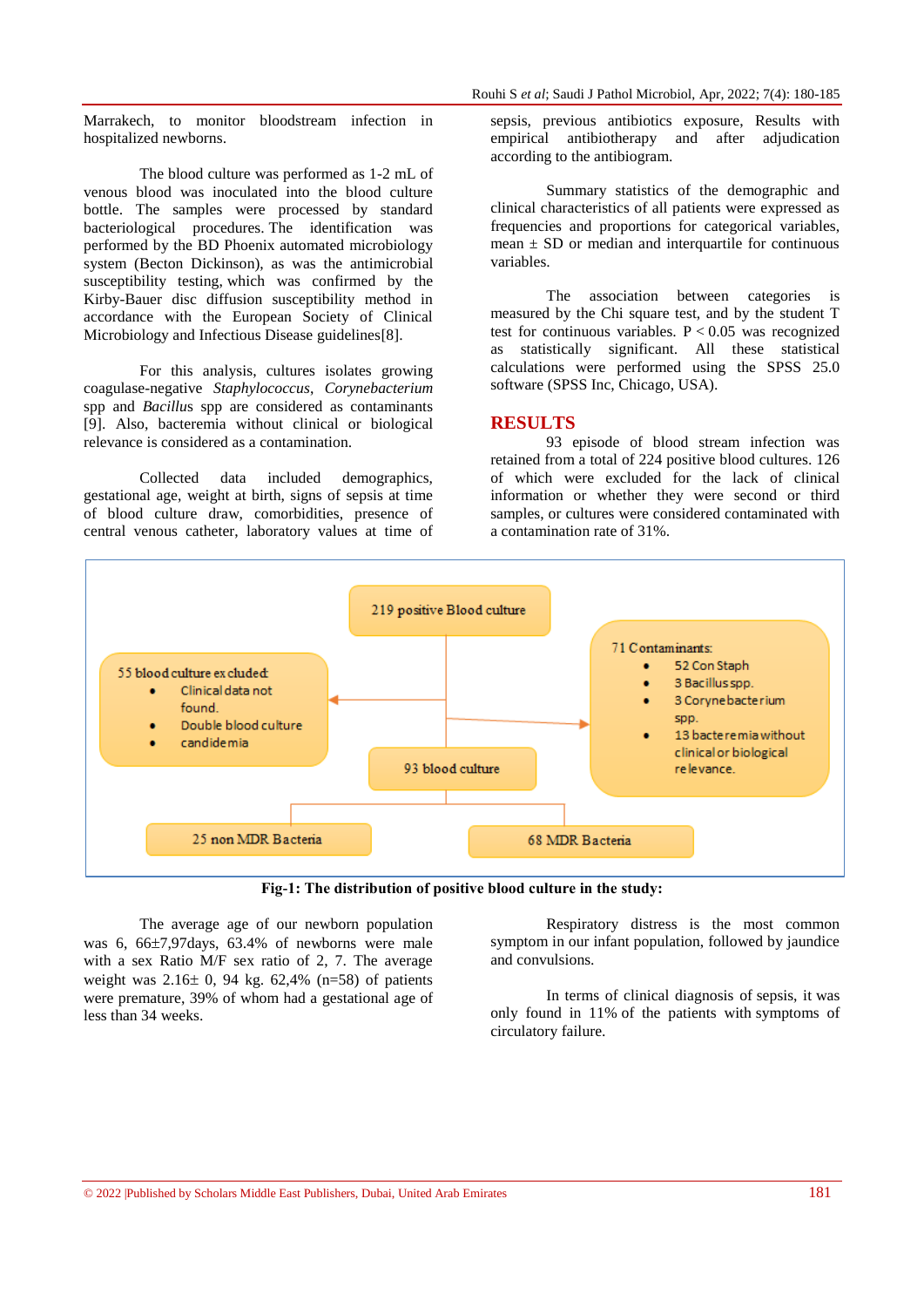

**Fig-2: Organigram presenting the most relevant symptoms**

Non-BMR bacteremia was caused by various bacterial species: Enterobacteriaceae (24%), *Streptococcus spp* (37%), *Pseudomonas aerogenosa*





**Fig-3: The prevalence of different bacterial species**

Among the patients with *Streptococcus spp* septicemia, group B *Streptococcus* (GBS) was present in only 28% (n=2) of cases with an overall prevalence of 2%, 28% (n=2) of sepsis were caused by group A streptococci, and  $28\%$  (n=2) by group D nonenterococcal streptococcus and one case of late onset septicemia with *Streptococcus pneumoniae*.

*Klebsiella pneumonia* was the most common pathogens in this study, with a prevalence of 41% (n=39), followed by *Enterobacter cloacae* at 26% (n=25). The most prevalent resistance mechanism was ESBL secretion, which is detected in 97% of the strains, followed by carbapenem resistance encountered in 41%

of resistant Enterobacteriaceae, which was first observed for Ertapenem and then for Imipenem and Meropenem.

When the initial empiric antibiotherapy failed to provide adequate antibacterial coverage based on clinical outcomes and the antimicrobial susceptibility test, the regimen had to be switched to antibiotics with broad spectrum antibiotics.

The clinical, biological and evolutionary data of newborns with sepsis with MDR bacteria in comparison with those non-MDR bacteria are noted in the underlying table.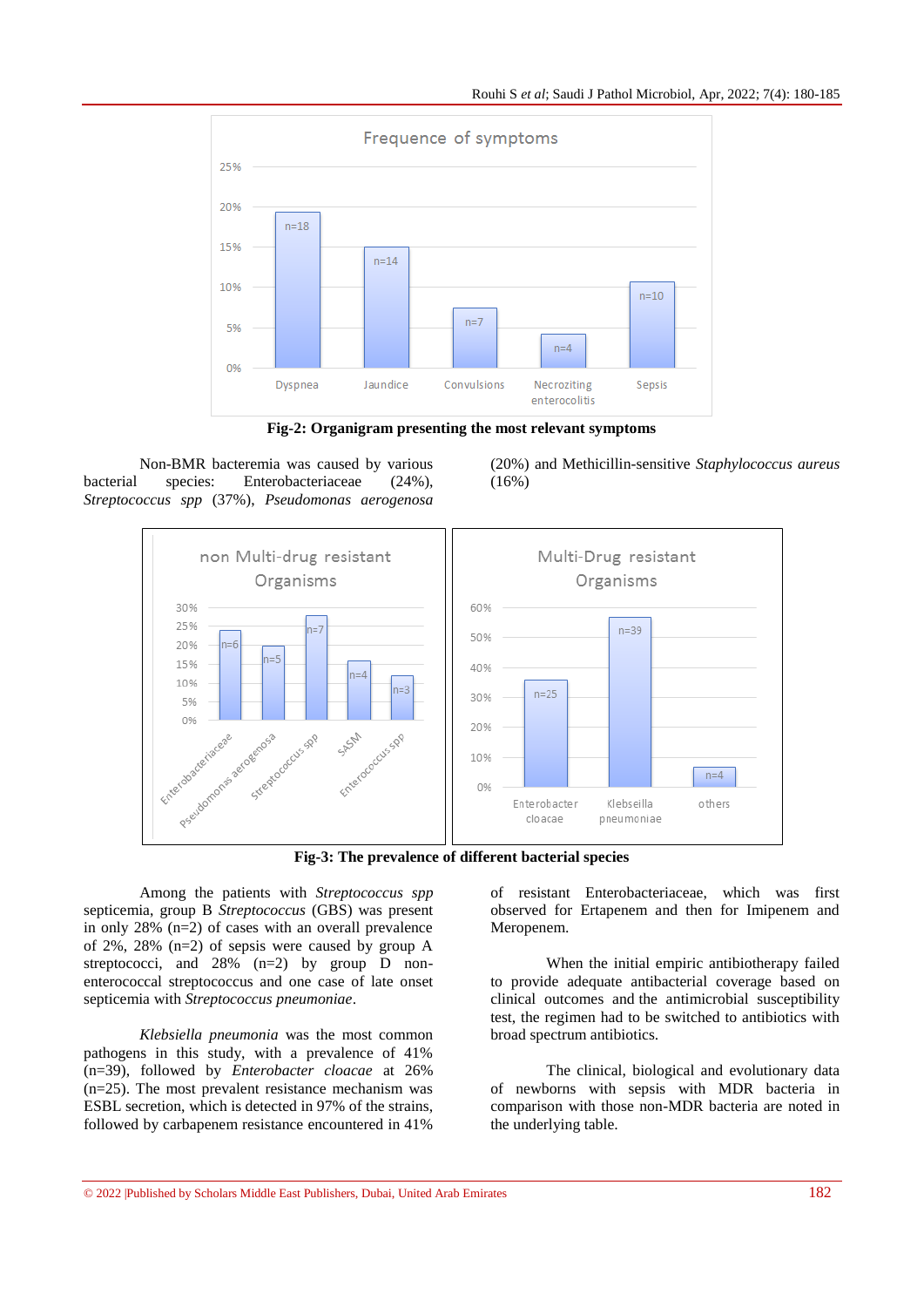|                                          | <b>Blood</b> stream infection<br>with MDR Bacteria | Blood stream infection with<br><b>NON-MDR Bacteria</b> | P       |
|------------------------------------------|----------------------------------------------------|--------------------------------------------------------|---------|
| Age                                      | 3.29                                               | 7.57                                                   | 0.10    |
| Prematurity                              | $70\%$ (n=48)                                      | 40\% $(n=10)$                                          | < 0.001 |
| Weight                                   | $2.11 \pm 0.94$                                    | $2.37 \pm 0.97$                                        | 0.064   |
| Positive infection history               | $26\%$ (N=18)                                      | $72\%$ (N=18)                                          | < 0.001 |
| C-reactive protein                       | $75.89 \pm 57.07$                                  | $62.18 \pm 76.42$                                      | 0.23    |
| Platelets                                | $154.24 \pm 143.72$                                | 235.64±101.01                                          | 0.11    |
| Leukocytes                               | $14.34 \pm 10.19$                                  | $11.33 \pm 6.32$                                       | 0.21    |
| <b>ATB</b> durations                     | $9.84 \pm 6.38$                                    | 7.56 $\pm$ 3.7                                         | 0.02    |
| Remission after empirical antibiotherapy | $14\%$ (n=10)                                      | $32\%$ (n=8)                                           | < 0.001 |
| Mortality with empirical ATB             | $25\%$ (n=17)                                      | $4\%$ (n=1)                                            | < 0.001 |
| Overall remission                        | 48% $(n=33)$                                       | 80% (N=20)                                             | 0.001   |
| Overall mortality                        | $51\%$ (n=35)                                      | $20\%$ (n=5)                                           | 0.003   |

| Table-1: Clinical, demographic, preliminary and final outcomes in newborn population with MDR bacteremia in |
|-------------------------------------------------------------------------------------------------------------|
| comparison with non MDR ones:                                                                               |

When compared with non-MDR Bacteria, sepsis due to MDR organisms (MDRO) was associated with a higher overall mortality rate (20% vs. 51%, P =0.003), and poorer targeted overall remission (48% vs. 80%,  $P = 0.001$ ). Univariate analysis also found that sepsis due to MDR Organisms was associated with Prematurity (P< 0,001), and longer antibiotic intake  $(9,84 \text{ vs } 7,56, \text{ P} = 0,02)$ . The age, C-reactive protein (CRP) values, leukocytes count seems to be higher and Platelets to be lower in the MDRO infection in comparison with non-MDR, but without statical significance.

Infection with Non-MDR bacteria was associated with positive infection history (72% vs 26%; P<0,001). The 5 cases presented with *Pseudomonas aerogenosa* bacteremia had poor outcomes, even if the strains only expressed their natural resistance, the initial antibiotic therapy was not appropriate in 3/5 of the cases, and the overall mortality was very high at 80% (n  $= 4$ ).

#### **DISCUSSION**

In the NICU, neonatal septicemia is the main cause of infant mortality and morbidity. The incidence in the NICU range from 6% to 57%[10], The variances are indeed wide, depending on parturient compliance with the pregnancy monitoring program, delivery conditions, and antimicrobial measures used in neonatal intensive care units and effective control in spread of nosocomial infection [10,11].

Blood cultures are the gold standard test for the diagnosis of bacteremia, However, the growth of contaminants in blood cultures presents a diagnostic challenge for clinicians and weakens the reliability of blood culture results [12].

Blood culture contamination rate in adult are between 0,6 and 6%, but it range from 0,5 to 22,8% in neonatal population [4,12]. This high rate of contamination is due mainly to difficulties in blood sampling [13].

We found a contamination rate of 31%. Admittedly, there were breaches in the aseptic measurements during the sampling, but the most relevant point is the inconsistency of the volume of blood sampled, especially with low-birth-weight premature newborns. it is recommended that a minimum of 1 mL of blood be drawn from neonates with suspected sepsis before starting antimicrobial therapy[14]. When 0.5 mL of blood is inoculated instead of 1 mL, the sensitivity of the blood culture drops by 10%–40% [15].

The methodology to distinguish pathogens from contaminants is very important. It must take into consideration the type of germ, thus Coagulase negative *Staphylococcus* and *Corynebacteirum spp* have been considered as contaminants [9].

Similarly, bacterial growth of the same organism in multiple blood culture bottles or in serial blood cultures and the correlation between drug susceptibility patterns and treatment outcomes are crucial to decide whether to label isolated bacteria as pathogens or contaminants [16].

In our study, newborns with MDR bacteremia were presumably older than those with non-MDR ones. In fact, neonatal septicemia may be divided into 2 subgroups: early onset sepsis, which occurs within the first 72 hours of life, and it is caused by a variety of germs such as group B Streptococcus and multisensitive Enterobacteriaceae, probably colonizing the maternal genital tract and acquired by delivery time. The second subgroup is the late onset sepsis, which occurs lately with multidrug resistant organisms acquired from the hospital environment [7,10].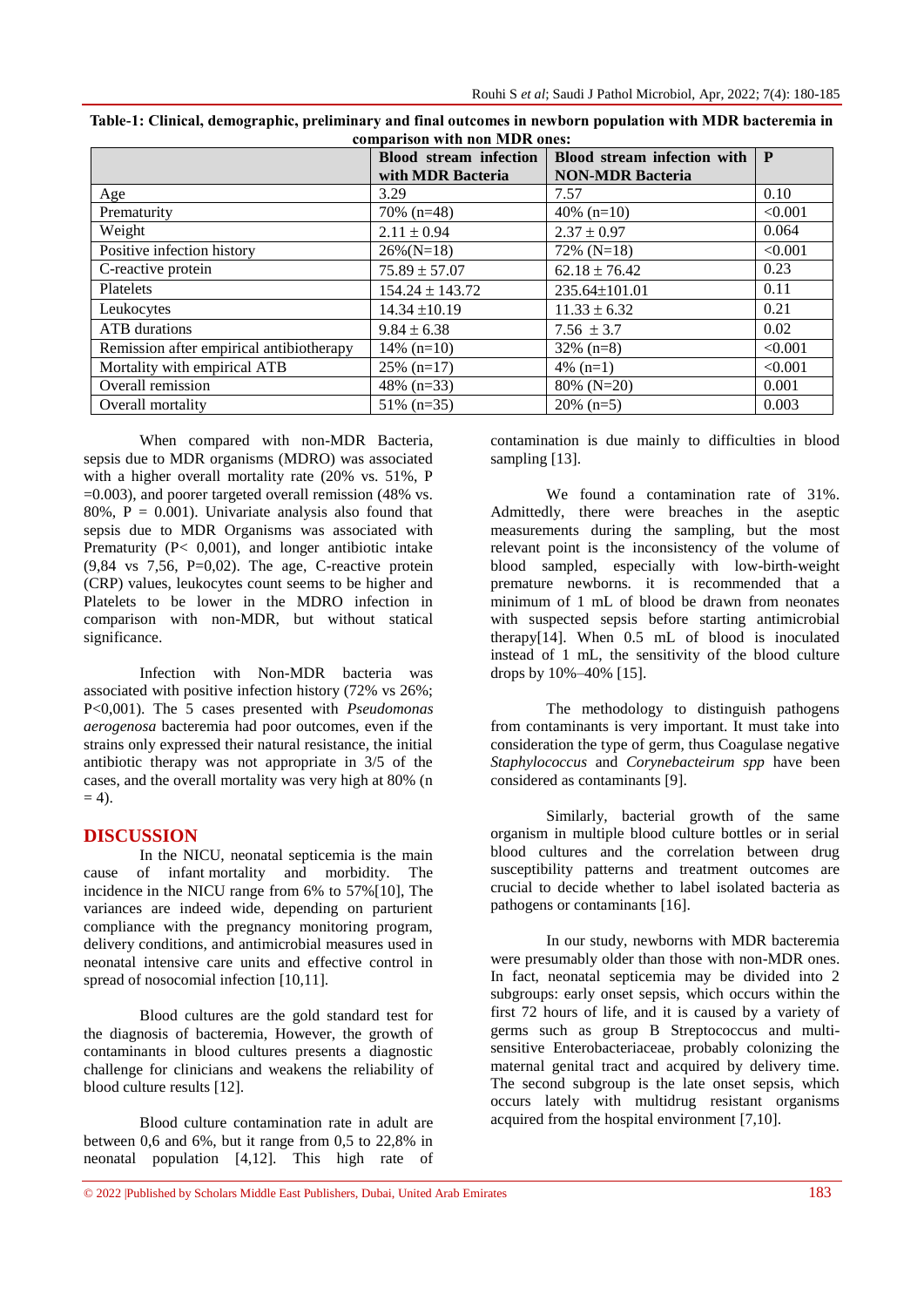The spectrum of organisms causing neonatal septicemia shows variation in different countries and even varies in hospitals of the same region. Moreover, group of organisms may be replaced by others over a period of time[10].

Considering MDR organisms, carbapenem resistance is a constant concern. It can occur by an enzymatic (carbapenemase production) or nonenzymatic mechanism (ESBL or Cephalosporinase expression and decreased membrane permeability to carbapenems) [6]. Carbapenemase genes are highly mobile, enabling the rapid and frequent transference of multiple other antibiotic resistance genes [17].

*Klebsiella pneumoniae*, followed by *Enterobacter* spp., are the most common Enterobacteriaceae to acquire carbapenemase genes in neonatal intensive care [6,17,18].

In newborn population, few publications have attempted to identify risk factors and outcome for septicemia with MDR compared with non-MDR organisms. Our data support their findings that septicemia caused by multi-resistant bacteria leads to prolonged delay in receiving appropriate antibiotherapy, a greater overall fatality rate, and an extended antibiotic use. The main risk factor for acquiring such infection is prematurity, colonization with MDR bacteria, renal disease and previous exposure to third generation cephalosporin or Carbapenem [7,19,20].

The incidence of group B *Streptococcus* in EOS has decreased in recent years due to the implementation of screening and treatment programs for colonization of the genital tract by the germ. Most authors did not mention the overall decrease in septicemia rather than the emergence of other germs, notably *E. coli*, *Staphylococcus aureus*, *enterococcus spp*, and group D *Streptococcus* [21-23].

Blood stream infection with *P. aerogenosa* is not usually encountered in NICU, in adult pathology, it is associated with a 20% higher mortality compared to sepsis caused by other pathogens, all the more if empirical antibiotic therapy is inappropriate[24].

### **CONCLUSION**

Sepsis caused by MDR bacteria is a significant health care issue in the NICU. Antibiotic resistance has been linked to a considerable increase in newborn death and morbidity. Consequently, routine antimicrobial susceptibility surveillance and frequent reviews of hospital and national antibiotic policies are required, to provide optimal empiric and targeted antimicrobial therapy.

#### **REFERENCES**

- 1. Fanaroff, A. A., & Fanaroff, J. M. (2020). Advances in Neonatal Infections. *American Journal of Perinatology*, *37*(S 02), S5-S9.
- 2. Tripathi, S., & Malik, G. K. (2010). Neonatal Sepsis: past, present and future; a review article. *Internet Journal of Medical Update-EJOURNAL*, *5*(2).
- 3. Ombelet, S., Barbé, B., Affolabi, D., Ronat, J. B., Lompo, P., Lunguya, O., ... & Hardy, L. (2019). Best practices of blood cultures in low-and middleincome countries. *Frontiers in medicine*, *6*, 131.
- 4. Chappell-Campbell, L., Schwenk, H. T., Capdarest-Arest, N., & Schroeder, A. R. (2020). Reporting and categorization of blood culture contaminants in infants and young children: a scoping review. *Journal of the Pediatric Infectious Diseases Society*, *9*(2), 110-117.
- 5. Gonsalves, W. I., Cornish, N., Moore, M., Chen, A., & Varman, M. (2009). Effects of volume and site of blood draw on blood culture results. *Journal of clinical microbiology*, *47*(11), 3482-3485.
- 6. Almeida, T. L., Mendo, T., Costa, R., Novais, C., Marçal, M., Martins, F., & Tuna, M. (2021). Carbapenemase-Producing Enterobacteriaceae (CPE) Newborn Colonization in a Portuguese Neonatal Intensive Care Unit (NICU): Epidemiology and Infection Prevention and Control Measures. *Infectious Disease Reports*, *13*(2), 411-417.
- 7. Yusef, D., Shalakhti, T., Awad, S., Algharaibeh, H. A., & Khasawneh, W. (2018). Clinical characteristics and epidemiology of sepsis in the neonatal intensive care unit in the era of multi-drug resistant organisms: a retrospective review. *Pediatrics & Neonatology*, *59*(1), 35-41.
- 8. CASFMV2\_SEPTEMBRE2018.pdf n.d.
- 9. Hossain, B., Weber, M. W., Hamer, D. H., Hibberd, P. L., Ahmed, A. S. M., Marzan, M., ... & Saha, S. K. (2016). Classification of blood culture isolates into contaminants and pathogens on the basis of clinical and laboratory data. *The Pediatric Infectious Disease Journal*, *35*(5), S52-S54.
- 10. Thapa, S., & Sapkota, L. B. (2019). Changing trend of neonatal septicemia and antibiotic susceptibility pattern of isolates in Nepal. *International journal of pediatrics*, *2019*.
- 11. Muley, V. A., Ghadage, D. P., & Bhore, A. V. (2015). Bacteriological profile of neonatal septicemia in a tertiary care hospital from Western India. *Journal of global infectious diseases*, *7*(2), 75.
- 12. Allen, E., Cavallaro, A., & Keir, A. K. (2021). A Quality Improvement Initiative to Reduce Blood Culture Contamination in the Neonatal Unit. *Pediatric quality & safety*, *6*(3).
- 13. McLaughlin, L. M., Inglis, G. D., Hoellering, A. B., & Davies, M. W. (2013). Relationship between blood culture collection method and proportion of